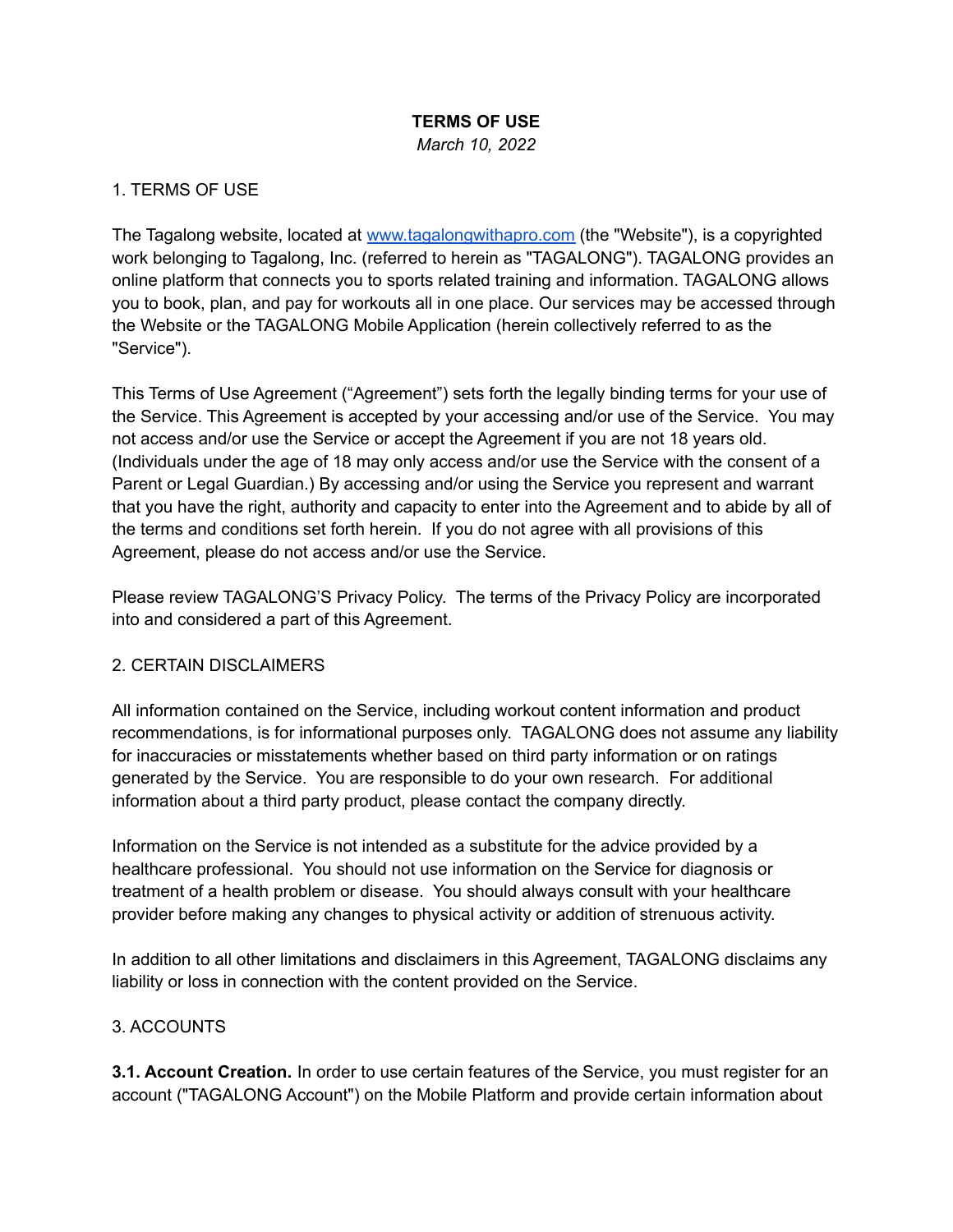yourself as prompted by the registration form. You represent and warrant that: (a) all required registration information you submit is truthful and accurate; (b) you will maintain the accuracy of such information; and (c) your use of the Service does not violate any applicable law or regulation or the terms of this Agreement.

**3.2. Account Deletion**. You may delete your TAGALONG Account at any time, for any reason on the Mobile Application.

**3.3. Account Suspension or Termination.** TAGALONG may suspend or terminate your TAGALONG Account if you have violated the Terms and Conditions, have behaved in a manner inconsistent with our policies including TAGALONG'S Acceptable Use Policy (outlined below), or have behaved in a manner that puts you or others at risk of harm.

**3.4 User Profile.** Your TAGALONG Account allows you to create a personal profile ("Profile"). You may not be required to complete the Profile, but if it is missing some components, you may not be eligible to use all of TAGALONG's services.

**3.5 Account Responsibilities.** You are responsible for maintaining the confidentiality of your TAGALONG Account login information and are fully responsible for all activities that occur under your TAGALONG Account. You agree to immediately notify TAGALONG of any unauthorized use, or suspected unauthorized use of your TAGALONG Account, or any other breach of security. TAGALONG cannot and will not be liable for any loss or damage arising from your failure to comply with the above requirements. We will protect your TAGALONG Account information in accordance with the Privacy Policy.

**3.6 Certain Third Party Service Providers.** TAGALONG may use third party service providers at its discretion. All information collected by third parties is governed by their various Terms of Use and Privacy Policies. TAGALONG has no control over and cannot be responsible for third party service providers.

## 4. SERVICE LICENSE AND INFORMATION

**4.1. License.** Subject to the terms of this Agreement, TAGALONG grants you a non-transferable, non-exclusive license (without the right to sublicense) to (i) use the Service for personal, and in a limited capacity, commercial purposes, and (ii) install and use the Mobile Application solely on your own handheld mobile device (e.g., smartphone, tablet or similar) and for your personal, and in a limited capacity for those selling their services, commercial purposes.

**4.2. Certain Restrictions.** The rights granted to you in this Agreement are subject to the following restrictions: (a) you shall not license, sell, rent, lease, transfer, assign, distribute, host, or otherwise commercially exploit the Service; (b) you shall not modify, make derivative works of, disassemble, reverse compile or reverse engineer any part of the Service; (c) you shall not access the Service in order to build a similar or competitive service; and (d) except as expressly stated herein, no part of the Service may be copied, reproduced, distributed, republished,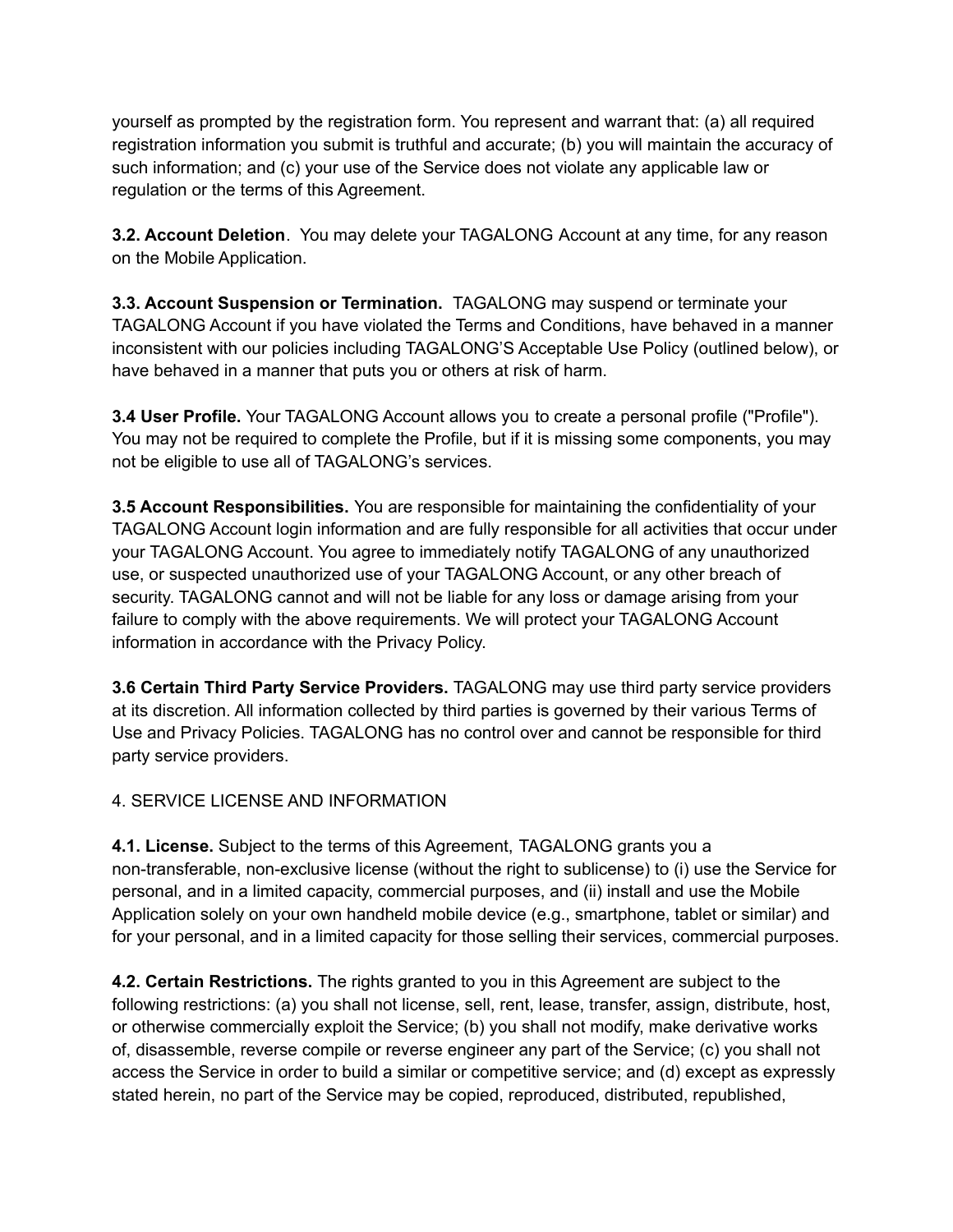downloaded, displayed, posted or transmitted in any form or by any means. Any future release, update, or other addition to functionality of the Service shall be subject to the terms of this Agreement. All copyright and other proprietary notices on any Website content must be retained on any copies.

**4.3. Modification.** TAGALONG reserves the right, at any time, to modify, suspend, or discontinue the Service (including the Website and Mobile Application) or any part thereof with or without notice. You agree that TAGALONG will not be liable to you or to any third party for any modification, suspension, or discontinuance of the Service or any part thereof.

**4.4. Ownership.** You acknowledge that all the intellectual property rights, including copyrights, patents, trademarks, and trade secrets, in the Service (including the Website and Mobile Application but excluding any User Content) are owned by TAGALONG or TAGALONG'S licensors. The provision of the Service does not transfer to you or any third party any rights, title or interest in or to such intellectual property rights. TAGALONG and its suppliers reserve all rights not granted in this Agreement.

## 5. LINKED SITES

Our Site may contain links to other websites that are not controlled or maintained by TAGALONG. You agree that we will not be responsible for the content, advertising, privacy policies, products, services, or other materials on or available from such linked websites.

Use of linked websites is at your own risk. We encourage you to note when you leave our Site and to read the Terms of Use of such other websites.

# 6. INTERRUPTION OF SERVICE

**6.1.** Your access and use of the Service may be interrupted from time to time for any of several reasons, including, without limitation, the malfunction of equipment, periodic updating, maintenance or repair of the Service or other actions that TAGALONG, in its sole discretion, may elect to take. In no event will TAGALONG be liable to any party for any loss, cost, or damage that results from any scheduled or unscheduled downtime.

**6.2.** Your sole and exclusive remedy for any failure or non-performance of the Service, including any associated software or other materials supplied in connection with such services, shall be for TAGALONG to use commercially reasonable efforts to effectuate an adjustment or repair of the applicable service.

## 7. USER CONTENT

**7.1. User Content.** "User Content" of a user means any and all information and content that such user submits to, or uses with, the Service (e.g., content in the user's profile). You are solely responsible for your User Content. You assume all risks associated with use of your User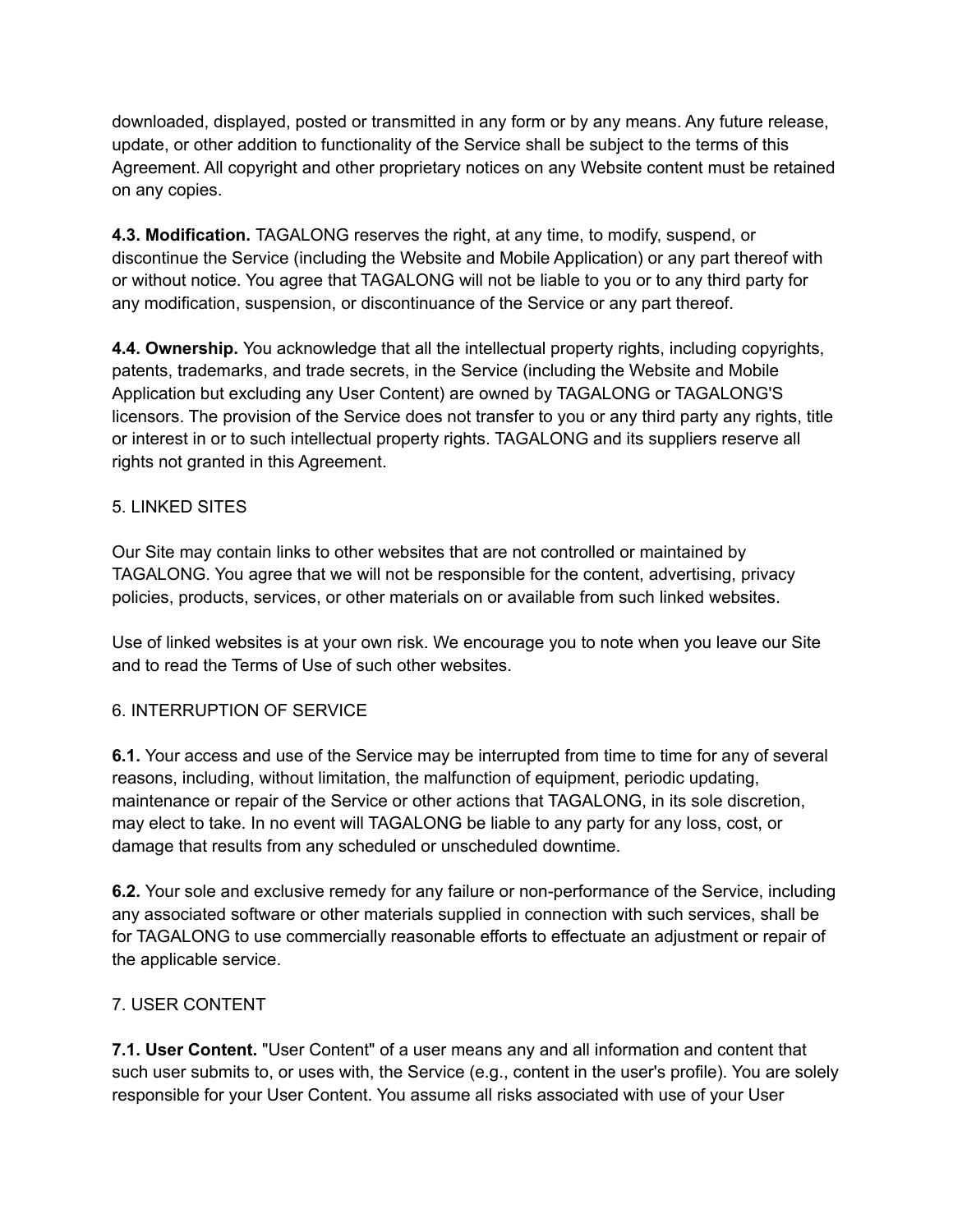Content, including any reliance on its accuracy, completeness or usefulness by others, or any disclosure of your User Content that makes you or any third party personally identifiable. You hereby affirm, represent, and warrant that (i) you own, or have the necessary licenses, rights, and/or consents to use your User Content with the Service as described herein and (ii) your User Content does not violate the Acceptable Use Policy (defined below). You may not state or imply that your User Content is in any way provided, sponsored or endorsed by TAGALONG. Because you alone are responsible for your User Content (and not TAGALONG), you may expose yourself to liability if, for example, your User Content violates the Acceptable Use Policy. TAGALONG is not obligated to backup any User Content and User Content may be deleted at anytime. You are solely responsible for creating backup copies of your User Content if you desire. We will protect User Content in accordance with the Privacy Policy.

**7.2. License.** By using your User Content with the Service, you automatically grant, and you represent and warrant that you have the right to grant, to TAGALONG an irrevocable, nonexclusive, royalty-free and fully paid, worldwide license to reproduce, distribute, publicly display and perform, prepare derivative works of, incorporate into other works, and otherwise use your User Content, and to grant sublicenses of the foregoing for any purpose. You agree to irrevocably waive (and cause to be waived) any claims and assertions of moral rights or rights of attribution with respect to your User Content.

**7.3. Feedback.** TAGALONG will treat any feedback or suggestions you provide to TAGALONG as non-confidential and non-proprietary. Thus, in the absence of a written agreement with TAGALONG to the contrary, you agree that you will not submit to TAGALONG any information or ideas that you consider to be confidential or proprietary. You agree that you grant the full scope of License provided in the Service License section above, to TAGALONG in connection with any feedback or suggestions you provide.

## 8. ACCEPTABLE USE POLICY

The following sets forth TAGALONG's Acceptable Use Policy:

**8.1.** You agree not to use the Service to collect, upload, transmit, display, or distribute any User Content (a) that violates any third-party right, including any copyright, trademark, patent, trade secret, moral right, privacy right, right of publicity, or any other intellectual property or proprietary right; (b) that is unlawful, harassing, abusive, tortious, threatening, harmful, abusive, invasive of another's privacy, vulgar, defamatory, false, intentionally misleading, trade libelous, pornographic, obscene, patently offensive (e.g., material that promotes racism, bigotry, hatred, or physical harm of any kind against any group or individual) or otherwise objectionable material of any kind or nature or which is harmful to minors in any way; or (c) in violation of any law, regulation, or obligations or restrictions imposed by any third party.

**8.2.** In addition, you agree not to use the Service to: (a) upload, transmit, or distribute any computer viruses, worms, or any software intended to damage or alter a computer system or data; (b) send unsolicited or unauthorized advertising, promotional materials, junk mail, spam,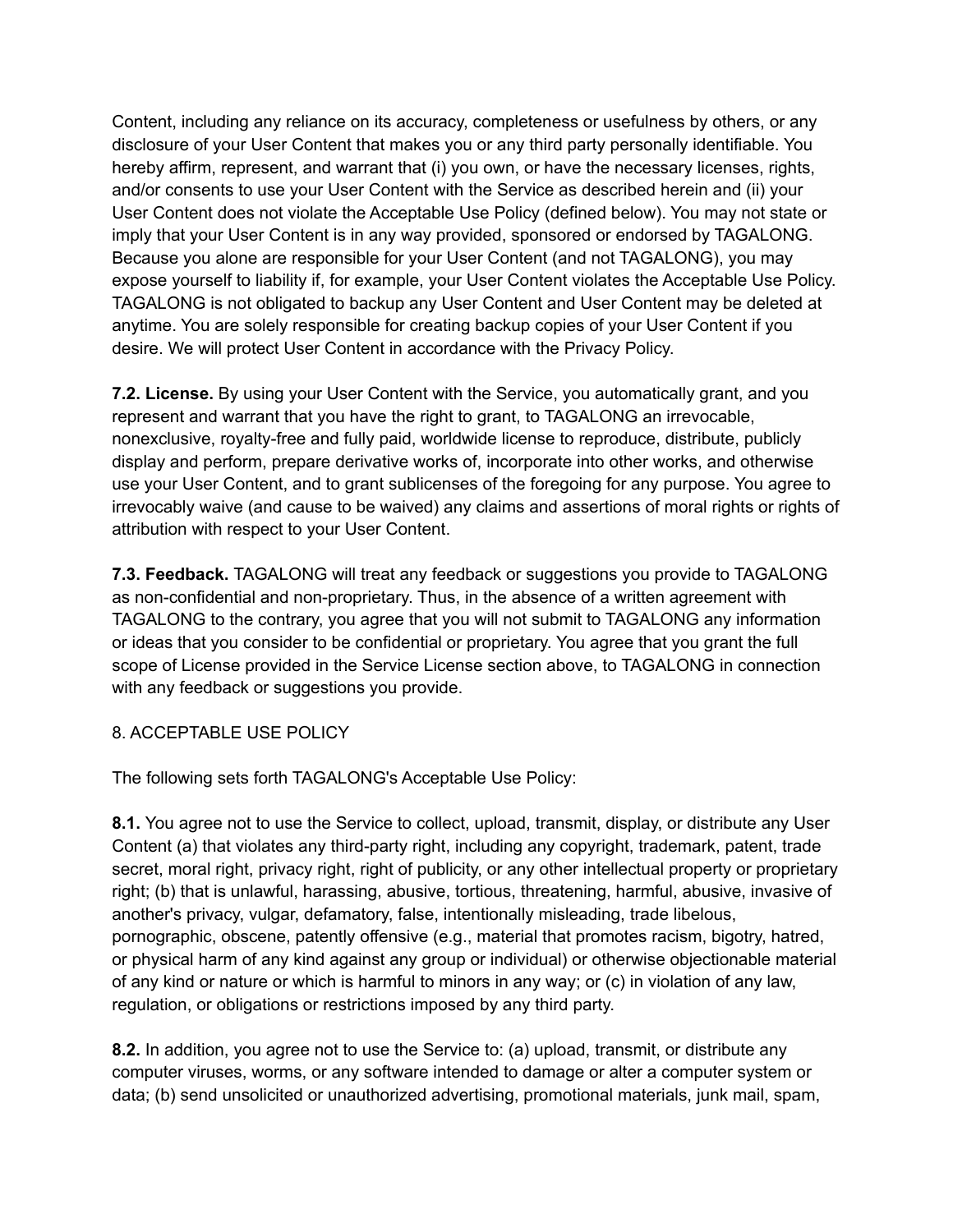chain letters, pyramid schemes, or any other form of duplicative or unsolicited messages, whether commercial or otherwise; (c) harvest, collect, gather or assemble information or data regarding other users, including e-mail addresses, without their consent; (d) interfere with or disrupt servers or networks connected to the Service or violate the regulations, policies or procedures of such networks or otherwise interferes with our operation or provision of the Service; (e) attempt to gain unauthorized access to the Service, other computer systems or networks connected to or used together with the Service, through password mining or other means; or (f) harass or interfere with another user's use and enjoyment of the Service.

**8.3.** TAGALONG reserves the right (but has no obligation under this Agreement) to review any User Content, investigate, and/or take appropriate action against you at our sole discretion if you violate the Acceptable Use Policy, or any other provision of this Agreement, including removing or modifying your User Content, suspending or terminating your TAGALONG Account in accordance with Section 13, and/or reporting you to law enforcement authorities. We may also remove or modify your User Content if it, in our sole judgment, violates the rights of, harms, or threatens the safety of any other person, violates section 7.1, above, or creates liability for us or any other person. In order to cooperate with legitimate governmental requests, subpoenas or court orders, or to protect our business and customers, we may access and disclose any information consider necessary or appropriate, including your TAGALONG Account username and password, IP address and traffic information, usage history, and your User Content.

## 9. APP STORES, THIRD PARTY SITES & ADS; OTHER USERS

**9.1.** App Stores. You acknowledge and agree that the availability of the Service is dependent on the third party from which you received the Mobile App, e.g., the Apple iPhone store website, ("App Store"). You acknowledge that this Agreement is between you and TAGALONG and not with the App Store. TAGALONG, not the App Store, is solely responsible for the Mobile App, the content thereof, maintenance, support services, and warranty therefor, and addressing any claims relating thereto (e.g., product liability, legal compliance, or intellectual property infringement). You agree to comply with, and your license to use the Mobile App is conditioned upon your compliance with, all applicable agreements, terms of use/service, and other policies of the App Store. You acknowledge that the App Store (and its subsidiaries) is a third party beneficiary of this Agreement and will have the right to enforce this Agreement.

**9.2.** The Service might contain links to third party websites and advertisements for third parties (collectively, "Third Party Sites & Ads"). Such Third Party Sites & Ads are not under the control of TAGALONG and TAGALONG is not responsible for any Third Party Sites & Ads. TAGALONG provides these Third Party Sites & Ads only as a convenience and does not review, approve, monitor, endorse, warrant, or make any representations with respect to Third Party Sites & Ads. You use all Third Party Sites & Ads at your own risk. When you link to a Third Party Site, the applicable service provider's terms and policies, including privacy and data gathering practices govern. You should make whatever investigation you feel necessary or appropriate before proceeding with any transaction with any third party.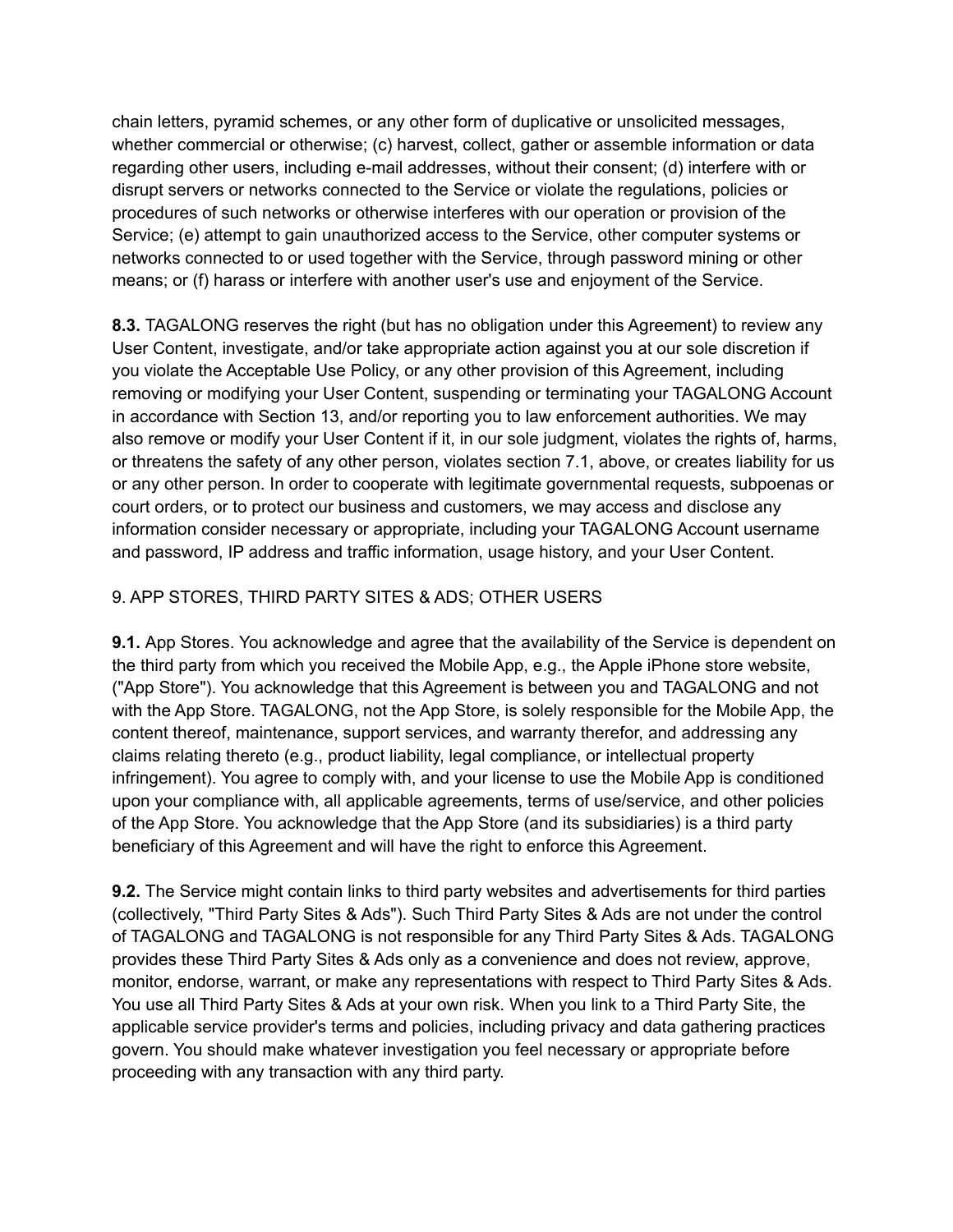**9.3.** Each user of the Service is solely responsible for any and all its User Content. Because we do not control User Content, you acknowledge and agree that we are not responsible for any User Content and we make no guarantees regarding the accuracy, currency, suitability, or quality of any User Content, and we assume no responsibility for any User Content. Your interactions with other Service users are solely between you and such user. You agree that TAGALONG will not be responsible for any loss or damage incurred as the result of any such interactions. If there is a dispute between you and any Service user, we are under no obligation to become involved.

**9.4.** All charges, as applicable, shall be facilitated through Braintree, a PayPal Service. Braintree is a third-party payment processing service. In order for you to transact with TAGALONG, you must enter into a Services Agreement (SA) with Braintree: <https://www.paypal.com/us/webapps/mpp/ua/privacy-full>. By accepting this Agreement, you agree that you have reviewed and agree to be bound by the terms and conditions of the SA. Please note that TAGALONG is not a party to the SA. You and Braintree are the parties to the SA. TAGALONG has no obligations or liability to you under the SA.

**9.5.** You hereby release us, our officers, employees, agents and successors from claims, demands any and all losses, damages, rights, claims, and actions of any kind including personal injuries, death, and property damage, that is either directly or indirectly related to or arises from any interactions with or conduct of any App Store, any other Service users, or any Third Party Sites & Ads.

## 10. DISCLAIMERS

THE SERVICE (INCLUDING THE WEBSITE, MOBILE APP, iOS, AND WEBSITE CONTENT) IS PROVIDED "AS-IS" AND AS AVAILABLE AND WE (AND OUR SUPPLIERS, PARENTS, AFFILIATES, AND RELATED COMPANIES) EXPRESSLY DISCLAIM ANY WARRANTIES AND CONDITIONS OF ANY KIND, WHETHER EXPRESS OR IMPLIED, INCLUDING THE WARRANTIES OR CONDITIONS OF MERCHANTABILITY, FITNESS FOR A PARTICULAR PURPOSE, TITLE, QUIET ENJOYMENT, ACCURACY, OR NON-INFRINGEMENT. WE (AND OUR SUPPLIERS, PARENTS, AFFILIATES, AND RELATED COMPANIES) MAKE NO WARRANTY THAT THE SERVICE (INCLUDING THE WEBSITE, MOBILE APP, OR WEBSITE CONTENT): (A) WILL MEET YOUR REQUIREMENTS; (B) WILL BE AVAILABLE ON AN UNINTERRUPTED, TIMELY, SECURE, OR ERROR-FREE BASIS; OR (C) WILL BE ACCURATE, RELIABLE, COMPLETE, LEGAL, OR SAFE. WE (AND OUR SUPPLIERS, PARENTS, AFFILIATES, AND RELATED COMPANIES) MAKE NO WARRANTY REGARDING THE THIRD PARTY SITES & ADS. PLEASE ALSO REVIEW THE SPECIFIC DISCLAIMERS IN SECTION 2.

SOME JURISDICTIONS DO NOT ALLOW THE EXCLUSION OF IMPLIED WARRANTIES, SO THE ABOVE EXCLUSION MAY NOT APPLY TO YOU.

11. LIMITATION ON LIABILITY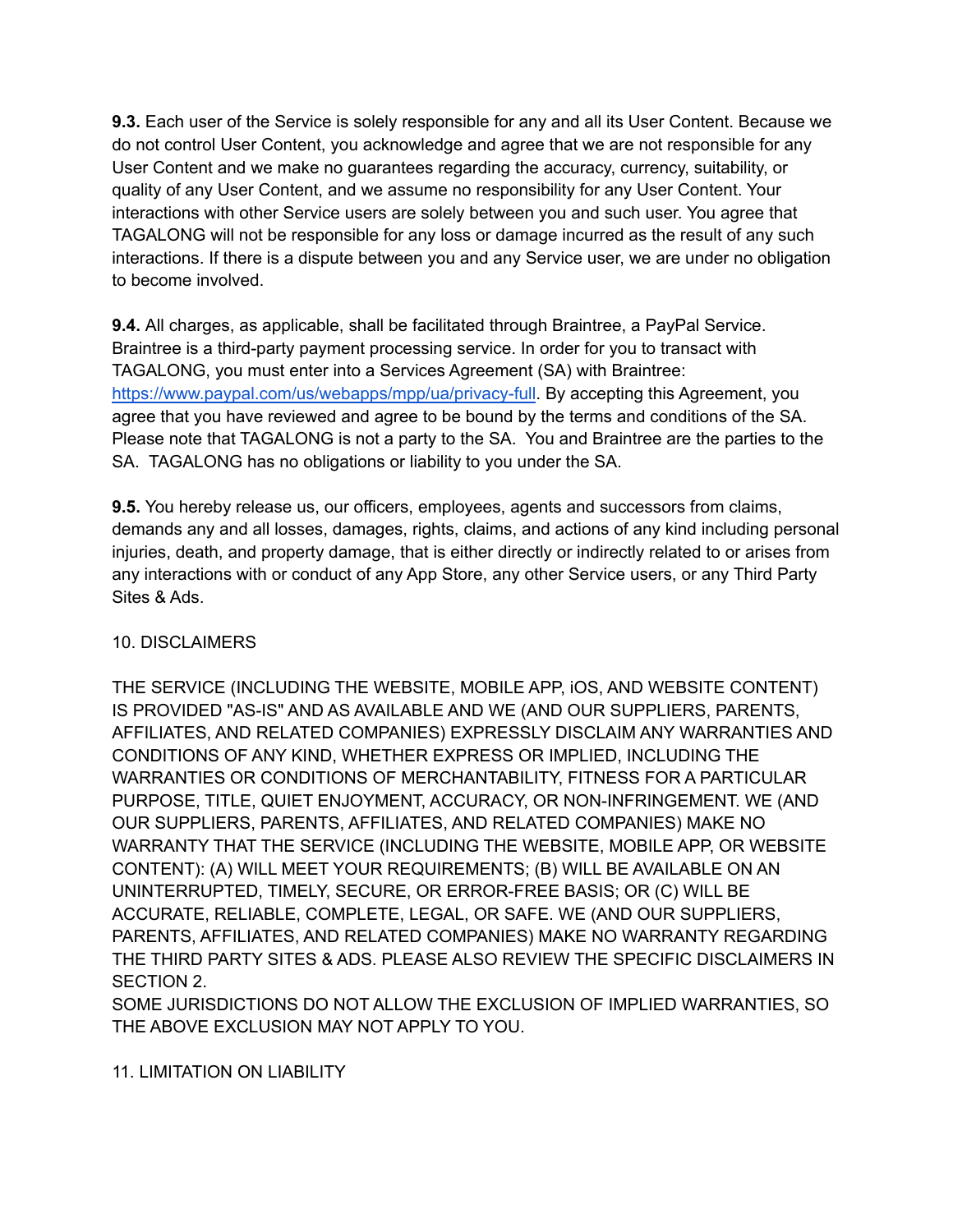IN NO EVENT SHALL WE (AND OUR SUPPLIERS, PARENTS, AFFILIATES, AND RELATED COMPANIES) BE LIABLE TO YOU OR ANY THIRD PARTY FOR ANY LOST PROFIT OR ANY INDIRECT, CONSEQUENTIAL, EXEMPLARY, INCIDENTAL, SPECIAL OR PUNITIVE DAMAGES ARISING FROM THIS AGREEMENT OR YOUR USE OF, OR INABILITY TO USE, THE SERVICE (INCLUDING THE WEBSITE, MOBILE APP, OR WEBSITE CONTENT), OR THIRD PARTY SITES & ADS, EVEN IF WE HAVE BEEN ADVISED OF THE POSSIBILITY OF SUCH DAMAGES. ACCESS TO, AND USE OF, THE SERVICE (INCLUDING THE WEBSITE, MOBILE APP, AND WEBSITE CONTENT), AND THIRD PARTY SITES & ADS ARE AT YOUR OWN DISCRETION AND RISK, AND YOU WILL BE SOLELY RESPONSIBLE FOR ANY DAMAGE TO YOUR COMPUTER SYSTEM OR LOSS OF DATA RESULTING THEREFROM. AS PROVIDED IN SECTION 2, WE ARE NOT RESPONSIBLE FOR ANY HARM, INCLUDING BUT NOT LIMITED TO PERSONAL INJURY AND WRONGFUL DEATH, ARISING OUT OF YOUR CONSUMPTION OR REFUSAL TO CONSUME ANY PRODUCT, OR YOUR PURCHASE OF ANY PRODUCT. NOTWITHSTANDING ANYTHING TO THE CONTRARY CONTAINED HEREIN, OUR (AND OUR SUPPLIERS') LIABILITY TO YOU FOR ANY DAMAGES ARISING FROM OR RELATED TO THIS AGREEMENT OR THE SERVICE (INCLUDING THE WEBSITE, MOBILE APP, OR WEBSITE CONTENT), FOR ANY CAUSE WHATSOEVER AND REGARDLESS OF THE FORM OF THE ACTION, WILL AT ALL TIMES BE LIMITED FIFTY US DOLLARS (\$50).

#### 12. INDEMNITY

You agree to indemnify and hold TAGALONG, its parents, subsidiaries, affiliates, any related companies, its suppliers, licensors and partners, and the officers, directors, employees, agents and representatives of each of them harmless, including costs and attorneys' fees, from any claim or demand made by any third party due to or arising out of (i) your use of the Service, (ii) your User Content, or (iii) your violation of this Agreement. TAGALONG reserves the right, at your expense, to assume the exclusive defense and control of any matter for which you are required to indemnify us and you agree to cooperate with our defense of these claims. You agree not to settle any matter without the prior written consent of TAGALONG. TAGALONG will use reasonable efforts to notify you of any such claim, action or proceeding upon becoming aware of it.

#### 13. TERM AND TERMINATION

Subject to this Section, this Agreement will remain in full force and effect while you use the Service. We may (a) suspend your rights to use the Service (including your TAGALONG Account) or (b) terminate this Agreement, at any time for any reason at our sole discretion, including for any use of the Service in violation of this Agreement or if we believe you are younger than 18. Upon termination of this Agreement, your TAGALONG Account and right to access and use the Service will terminate immediately. You understand that any termination of your TAGALONG Account involves deletion of your User Content associated therewith from our live databases. TAGALONG will not have any liability whatsoever to you for any termination of this Agreement, including for termination of your TAGALONG Account or deletion of your User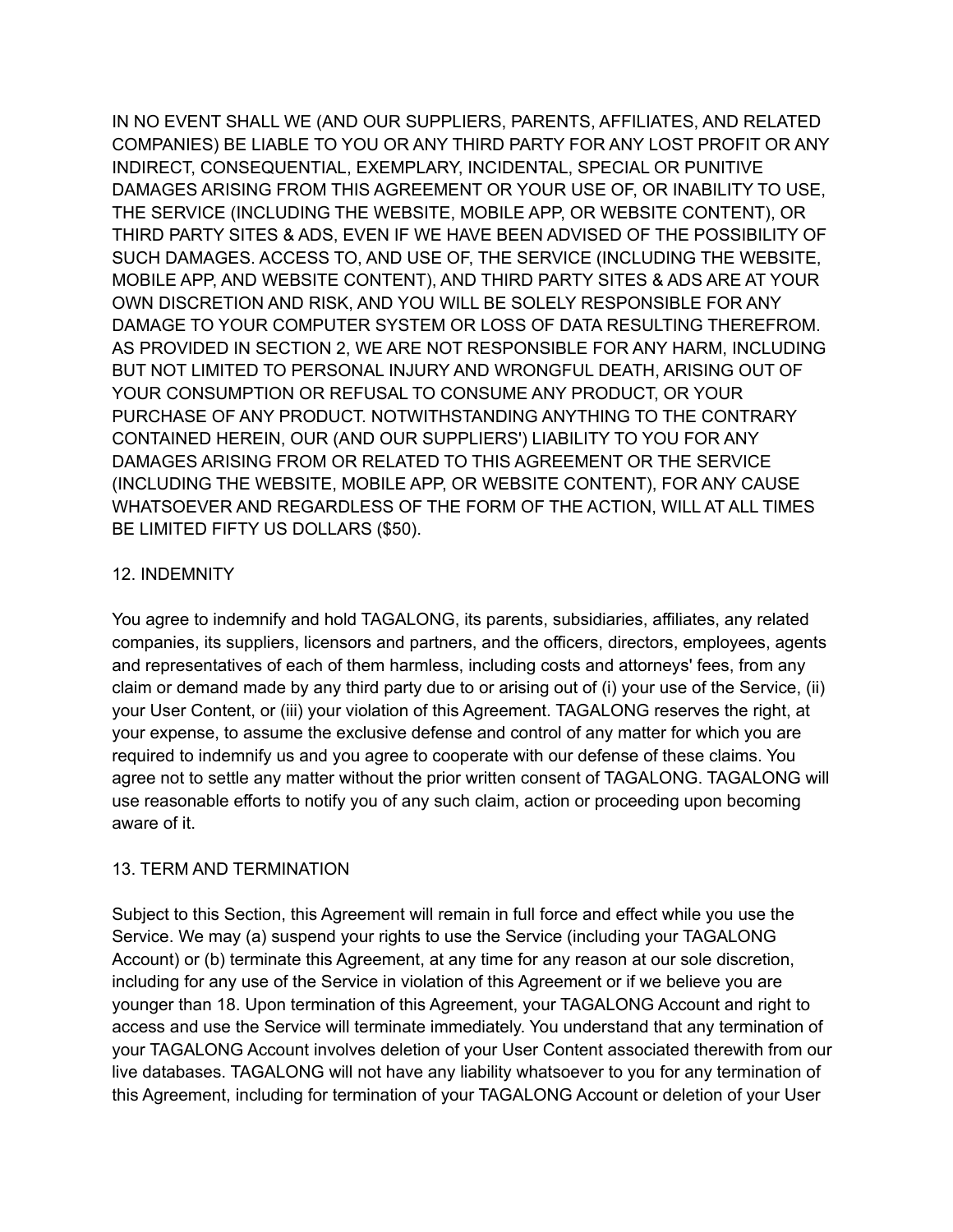Content. Even after this Agreement is terminated, the following provisions of this Agreement will remain in effect: Sections 2, 4.2-4.4, 6 –16.

## 14. COPYRIGHT POLICY

TAGALONG respects the intellectual property of others and asks that users of our services do the same. In connection with our services, we have adopted and implemented a policy respecting copyright law that provides for the removal of any infringing materials and for the termination, in appropriate circumstances, of users of our online services who are repeat infringers of intellectual property rights, including copyrights. If you believe that one of our users is, through the use of our services, unlawfully infringing the copyright(s) in a work, and wish to have the allegedly infringing material removed, the following information in the form of a written notification (pursuant to 17 U.S.C. § 512(c)) must be provided to our designated Copyright Agent:

1. your physical or electronic signature;

2. identification of the copyrighted work(s) that you claim to have been infringed;

3. identification of the material on our services that you claim is infringing and that you request us to remove;

4. sufficient information to permit us to locate such material;

5. your address, telephone number, and e-mail address;

6. a statement that you have a good faith belief that use of the objectionable material is not authorized by the copyright owner, its agent, or under the law; and

7. a statement that the information in the notification is accurate, and under penalty of perjury, that you are either the owner of the copyright that has allegedly been infringed or that you are authorized to act on behalf of the copyright owner.

Please note that, pursuant to 17 U.S.C. § 512(f), any misrepresentation of material fact (falsities) in a written notification automatically subjects the complaining party to liability for any damages, costs and attorney's fees incurred by us in connection with the written notification and allegation of copyright infringement.

Please reach out to our designated Copyright Agent for TAGALONG at support@tagalongwithapro.com.

## 15. GENERAL

**15.1. Changes to Terms of Service.** This Agreement is subject to occasional revision, and if we make any substantial changes, we may notify you by sending you an email to the last email address you provided to us (if any) and/or by prominently posting notice of the changes on our Website. Any material changes to this agreement will be effective upon the earlier of thirty (30) calendar days following our dispatch of an email notice to you (if applicable) or thirty (30) calendar days following our posting of notice of the changes on our Website. These changes will be effective immediately for new users of our Website. You are responsible for providing us with your most current email address. In the event that the last email address that you have provided us is not valid, or for any reason is not capable of delivering to you the notice described above,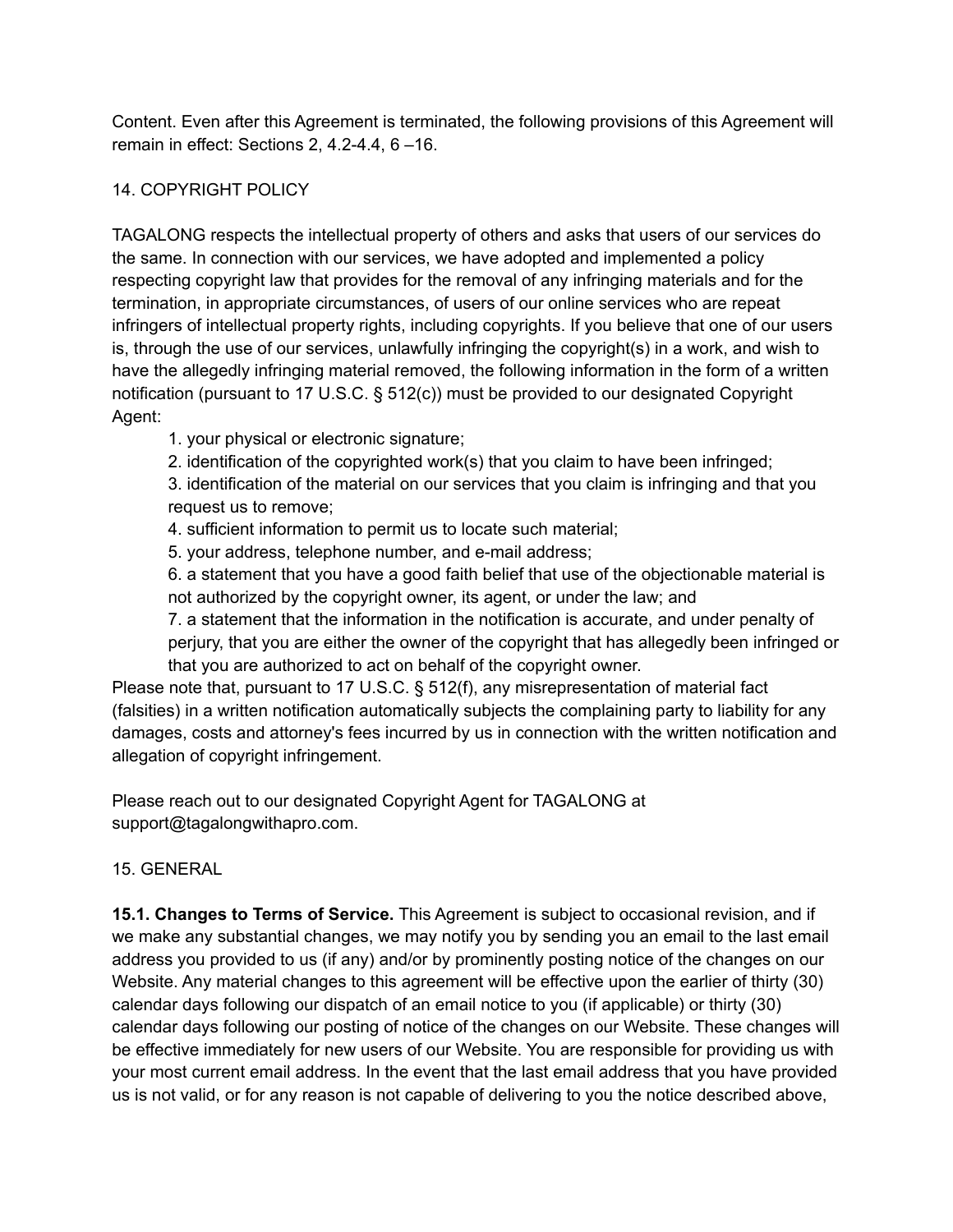our dispatch of the email containing such notice will nonetheless constitute effective notice of the changes described in the notice. Continued use of our Service following notice of such changes shall indicate your acknowledgement of such changes and agreement to be bound by the terms and conditions of such changes.

**15.2. Governing Law.** This Agreement shall be governed by the laws of the State of Delaware without giving effect to any conflict of laws principles that may provide the application of the law of another jurisdiction. You agree to submit to the personal jurisdiction of the state courts and federal courts located within Delaware for the purpose of litigating all such claims or disputes. Notwithstanding the foregoing, we may seek injunctive or other equitable relief to protect its intellectual property rights in any court of competent jurisdiction.

**15.3. Severability.** If any provision of these Terms is found to be unenforceable or invalid under any applicable law, such unenforceability or invalidity shall not render these Terms unenforceable or invalid as a whole, and such provisions shall be deleted without affecting the remaining provisions herein.

**15.4. Entire Agreement.** This Agreement (which includes the Privacy Policy and any other rules posted on the Website) constitutes the entire agreement between you and us regarding the use of the Service. Our failure to exercise or enforce any right or provision of this Agreement shall not operate as a waiver of such right or provision. The section titles in this Agreement are for convenience only and have no legal or contractual effect. The word including means including without limitation. If any provision of this Agreement is, for any reason, held to be invalid or unenforceable, the other provisions of this Agreement will be unimpaired and the invalid or unenforceable provision will be deemed modified so that it is valid and enforceable to the maximum extent permitted by law. This Agreement, and your rights and obligations herein, may not be assigned, subcontracted, delegated, or otherwise transferred by you without TAGALONG'S prior written consent, and any attempted assignment, subcontract, delegation, or transfer in violation of the foregoing will be null and void. The terms of this Agreement shall be binding upon assignees.

## **15.5. Copyright/Trademark Information.**

Copyright © 2022, TAGALONG. All rights reserved. All trademarks, logos and service marks displayed on the Service are our property or the property of other third parties. You are not permitted to use these Marks without our prior written consent or the consent of such third party which may own the Marks.

## 16. APP STORE NOTICES

The following additional terms and conditions apply to you if you are using a Mobile App from the Apple App Store.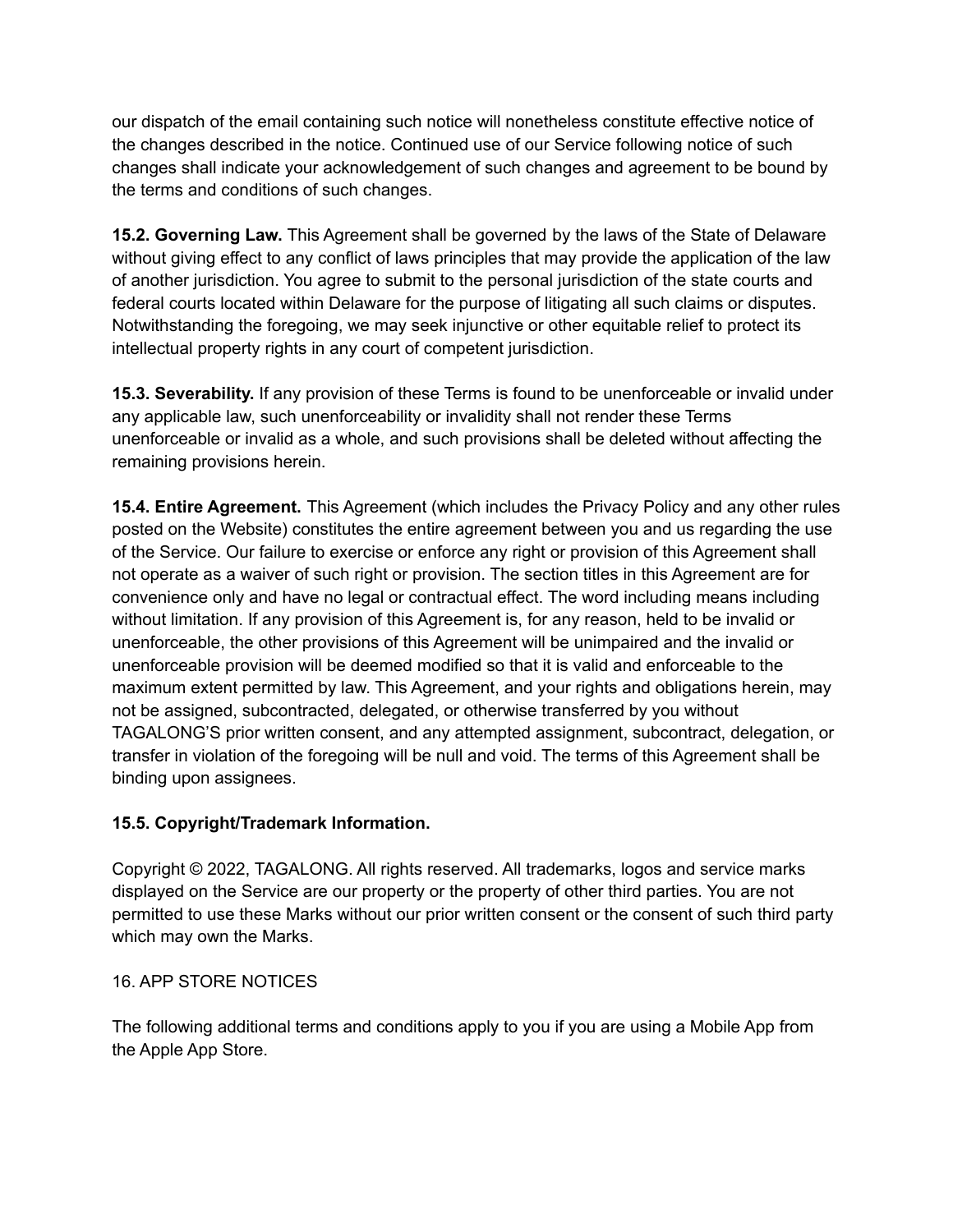**16.1.** Acknowledgement: TAGALONG and you acknowledge that this Agreement is concluded between TAGALONG and you only, and not with Apple. TAGALONG, not Apple, is solely responsible for the Mobile App and the content thereof. To the extent this Agreement provides for usage rules for the Mobile App that are less restrictive than the Usage Rules set forth for Mobile Apps in, or otherwise is in conflict with, the App Store Terms of Service, the more restrictive or conflicting Apple term applies.

**16.2.** Scope of License: The license granted to you for the Mobile App is limited to a non-transferable license to use the Mobile App on an iPhone OS Product that you own or control and as permitted by the Usage Rules set forth in the App Store Terms of Service.

**16.3.** Maintenance and Support: TAGALONG is solely responsible for providing any maintenance and support services with respect to the Mobile App, as specified in this Agreement, or as required under applicable law. TAGALONG and you acknowledge that Apple has no obligation whatsoever to furnish any maintenance and support services with respect to the Mobile App.

**16.4.** Warranty: TAGALONG is solely responsible for any software product warranties, whether express or implied by law, to the extent not effectively disclaimed. In the event of any failure of the Mobile App to conform to any applicable warranty, you may notify Apple, and Apple will refund the purchase price for the Mobile App to you; and to the maximum extent permitted by applicable law, Apple will have no other warranty obligation whatsoever with respect to the Mobile App, and any other claims, losses, liabilities, damages, costs or expenses attributable to any failure to conform to any warranty will be TAGALONG's sole responsibility.

**16.5**. Product Claims: TAGALONG and you acknowledge that TAGALONG, not Apple, is responsible for addressing any claims of you or any third party relating to the Mobile App or your possession and/or use of that Mobile App, including, but not limited to: (i) product liability claims; (ii) any claim that the Mobile App fails to conform to any applicable legal or regulatory requirement; and (iii) claims arising under con- sumer protection or similar legislation. This Agreement does not limit TAGALONG'S liability to you beyond what is permitted by applicable law.

**16.6**. Intellectual Property Rights: TAGALONG and you acknowledge that, in the event of any third party claim that the Mobile App or your possession and use of that Mobile App infringes that third party's intellectual property rights, TAGALONG, not Apple, will be solely responsible for the investigation, defense, settlement and discharge of any such intellectual property infringement claim.

**16.7**. Legal Compliance: You represent and warrant that (i) you are not located in a country that is subject to a U.S. Government embargo, or that has been designated by the U.S. Government as a "terrorist supporting" country; and (ii) you are not listed on any U.S. Government list of prohibited or restricted parties.